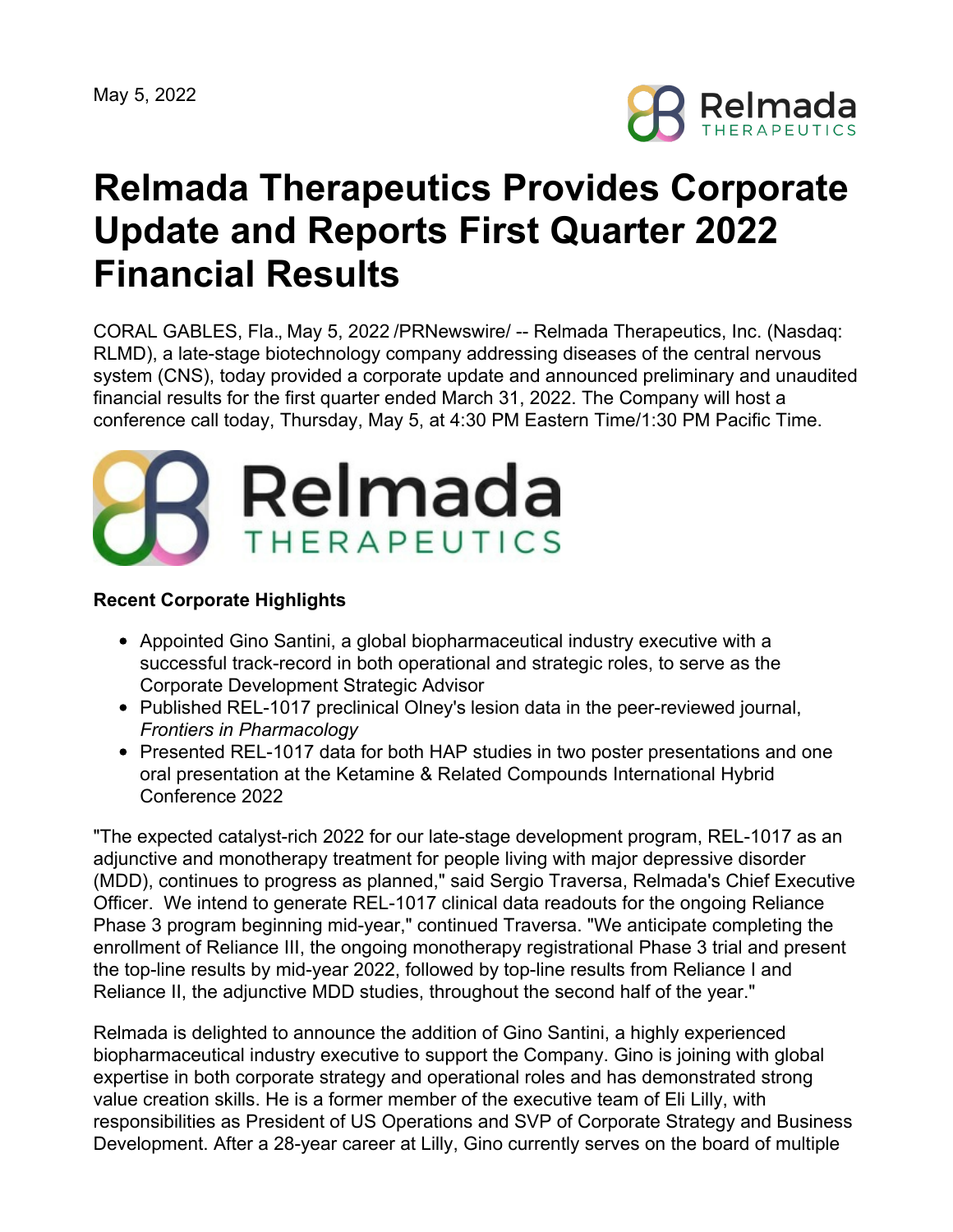public and private biopharmaceutical companies.

"The potential of REL-1017 to be a transformative therapy for patients suffering with major depressive disorder is an exciting opportunity in the CNS space," said Gino Santini. "I really look forward to leveraging my experience in commercializing innovative drugs and in strategic business development with the Relmada team. Our aim is to expeditiously deliver the most value for those who can potentially benefit from REL-1017."

## **Upcoming Anticipated Milestones for REL-1017**

- Mid-'22 Data for Reliance III monotherapy MDD trial
- 3Q '22 Data for Reliance I adjunctive MDD trial
- 4Q '22 Data for Reliance II adjunctive MDD trial

## **First Quarter 2022 Financial Results**

- Research and development expense for the three months ended March 31, 2022, totaled \$25.0 million, compared to \$14.0 million for the three months ended March 31, 2021. The increase was primarily driven by increased costs associated with preparing and conducting Reliance, the Company's Phase 3 program for REL-1017.
- General and administrative expense for the three months ended March 31, 2022, totaled \$13.3 million compared to \$8.4 million for the three months ended March 31, 2021, an increase of approximately \$4.9 million. The increase was primarily driven by an increase in stock-based compensation.
- The net loss for the three months ended March 31, 2022, was \$39.7 million, or \$1.40 per diluted share, compared with a net loss of \$22.2 million, or \$1.34 per diluted share, for the three months ended March 31, 2021.
- As of March 31, 2022, the Company had cash, cash equivalents, and short-term investments of \$220.6 million, compared to cash, cash equivalents, and short-term investments of approximately \$211.9 million at December 31, 2021.

# **Conference Call and Webcast Details**

*Thursday, May 5 th @ 4:30pmET* Toll Free: 1-877-256-3246 International: 1-212-231-2903 Conference ID: 22017494<br>Webcast: https://viav [https://viavid.webcasts.com/starthere.jsp?ei=1543079&tp\\_key=2a9a78ffb7](https://viavid.webcasts.com/starthere.jsp?ei=1543079&tp_key=2a9a78ffb7)

# **About REL-1017**

REL-1017, a new chemical entity (NCE) and novel NMDA receptor (NMDAR) channel blocker that preferentially targets hyperactive channels while maintaining physiological glutamatergic neurotransmission, is currently in late-stage development for the treatment of MDD. The ongoing Reliance Clinical Research Program is designed to evaluate REL-1017 as a potential rapid-acting, oral, once-daily antidepressant treatment. In a Phase 2 trial, REL-1017 demonstrated robust, rapid, and sustained antidepressant effects with statistically significant improvements compared to placebo. The Phase 2 study also showed a favorable pharmacokinetic, safety, and tolerability profile of REL-1017 consistent with results observed in previously completed Phase 1 studies.

### **About Relmada Therapeutics, Inc.**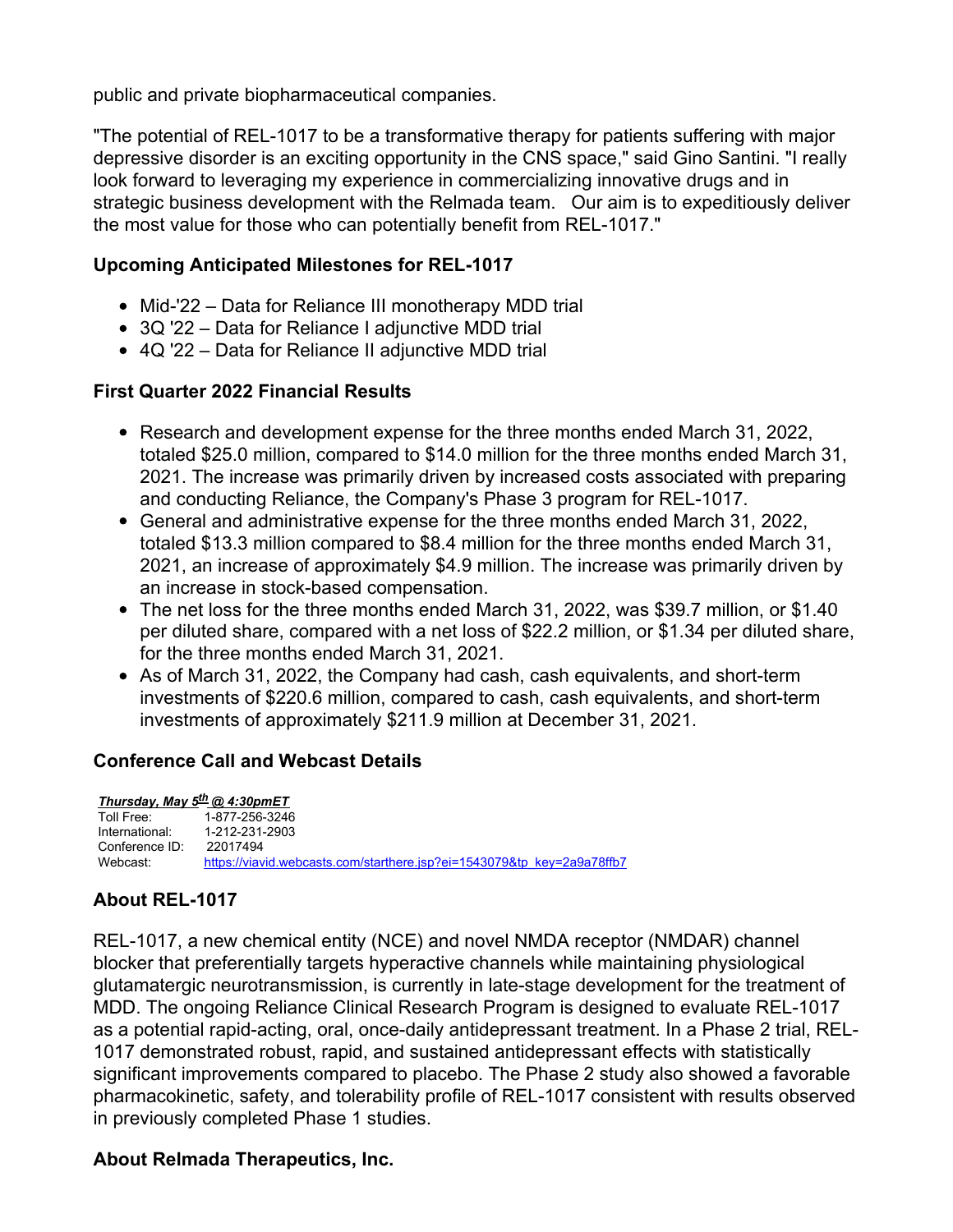Relmada Therapeutics is a late-stage biotechnology company addressing diseases of the central nervous system (CNS), with a focus on major depressive disorder (MDD). Relmada's experienced and dedicated team is committed to making a difference in the lives of patients and their families. Relmada's lead program, REL-1017, is a new chemical entity (NCE) and novel NMDA receptor (NMDAR) channel blocker that preferentially targets hyperactive channels while maintaining physiological glutamatergic neurotransmission. REL-1017 is in late-stage development as an adjunctive treatment and monotherapy treatment for MDD in adults. In addition, Relmada is advancing a clinical-stage program in neurodegenerative diseases based on psilocybin and select derivative molecules. Learn more at [www.relmada.com](http://www.relmada.com).

#### **Forward-Looking Statements**

The Private Securities Litigation Reform Act of 1995 provides a safe harbor for forwardlooking statements made by us or on our behalf. This press release contains statements which constitute "forward-looking statements" within the meaning of Section 27A of the Securities Act of 1933 and Section 21E of the Securities Exchange Act of 1934, including but not limited to statements regarding the expected use of the proceeds from the offering. Any statement that is not historical in nature is a forward-looking statement and may be identified by the use of words and phrases such as "expects," "anticipates," "believes," "will," "will likely result," "will continue," "plans to," "potential," "promising," and similar expressions. These statements are based on management's current expectations and beliefs and are subject to a number of risks, uncertainties and assumptions that could cause actual results to differ materially from those described in the forward-looking statements, including the risk factors described under the heading "Risk Factors" set forth in the Company's reports filed with the SEC from time to time. No forward-looking statement can be guaranteed, and actual results may differ materially from those projected. Relmada undertakes no obligation to publicly update any forward-looking statement, whether as a result of new information, future events, or otherwise. Readers are cautioned that it is not possible to predict or identify all the risks, uncertainties and other factors that may affect future results and that the risks described herein should not be a complete list.

#### **Investor Contact:**

Tim McCarthy LifeSci Advisors 917-679-9282 [tim@lifesciadvisors.com](mailto:tim@lifesciadvisors.com)

**Media Inquiries:** FischTank PR [relmada@fischtankpr.com](mailto:relmada@fischtankpr.com)

> **Relmada Therapeutics, Inc. Condensed Consolidated Balance Sheets**

|                                                     | As of<br>March 31,<br>2022<br>(Unaudited) | As of<br>December 31,<br>2021  |
|-----------------------------------------------------|-------------------------------------------|--------------------------------|
| <b>Assets</b>                                       |                                           |                                |
| Current assets:                                     |                                           |                                |
| Cash and cash equivalents<br>Short-term investments | 44,934,376<br>S<br>175.715.526            | 44,443,439<br>S<br>167.466.167 |